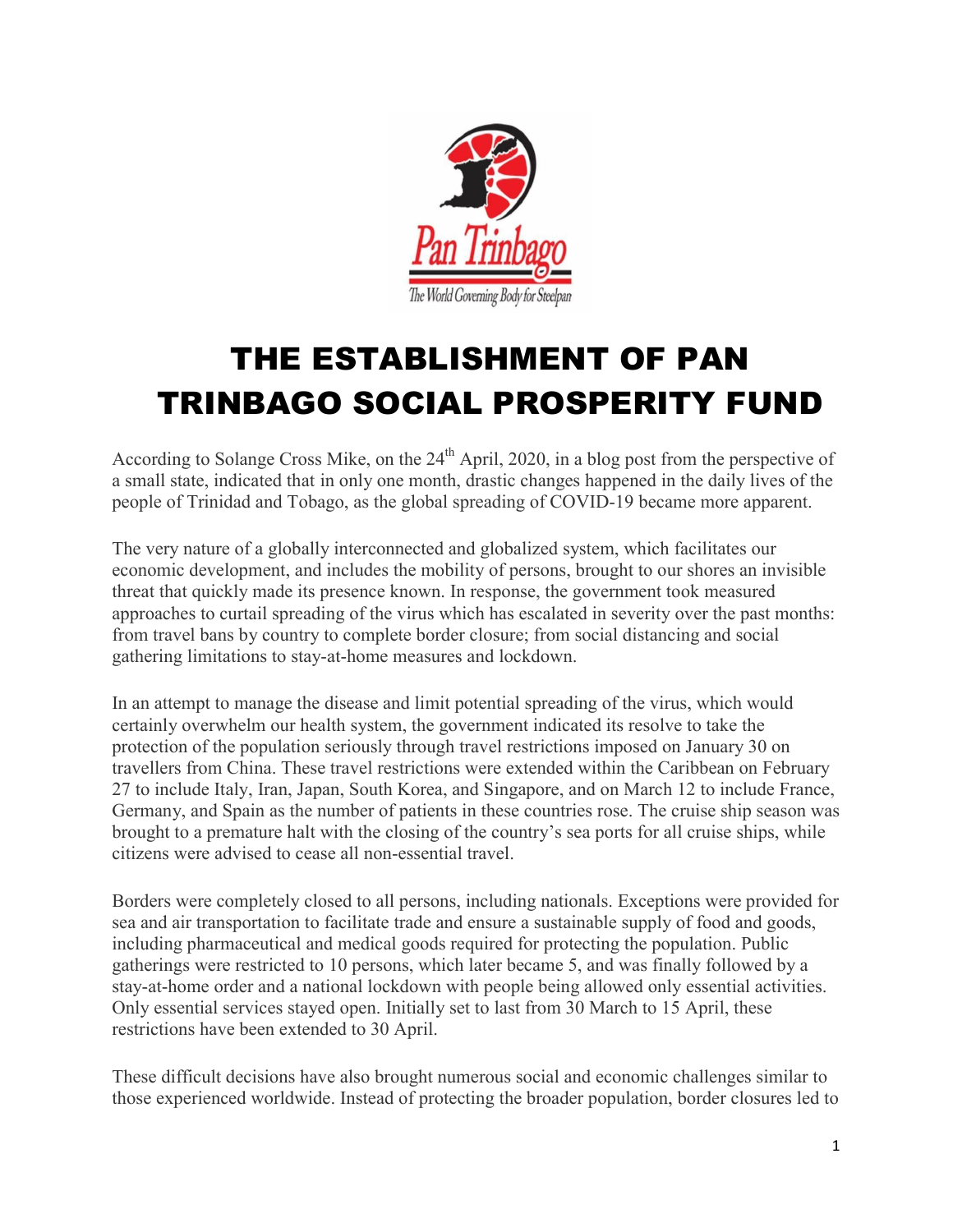an influx of approximately 19 000 nationals, with many left stranded overseas. The closing of many businesses has impacted the economy and threatens economic security of many who have lost their jobs or are experiencing reduced incomes. Stay-at-home restrictions and the fear of contagion have raised concerns regarding damage to mental health and an increase in domestic violence. Policies have been put into place to assist these concerns.

### Socio - Economic Impact of COVID -19

Even though the priorities are protecting the population, mitigating the spreading of the virus, and avoiding pressuring health care systems, another important concern is the impact COVID-19 is having on the economy.

Coupled with COVID-19 travel restrictions, a sharp global decrease in flights and a reduction of factory operations in first China and then other countries, have reduced industry energy demands in areas like manufacturing which additionally affected oil and gas prices. Adjustments will be needed after the 12 April agreement with the Organization of Petroleum Exporting Countries (OPEC) Plus countries to cut production.

Trinidad will be hit hard by this event with an estimated 50% cut in prices from January to March 2020, which will lead to a projected revenue loss of TT\$ 4.5 billion. Reduction in global demand for methanol has also impacted the country as the Canadian methanol company Methanex idled one of its two plants in Trinidad. This will further contribute to revenue reduction and create a knock-on effect on other aspects of the economy, creating an even grimmer outlook for the country.

A UN Conference on Trade and Development (UNCTAD) update on the potential impact of the pandemic on global foreign direct investment (FDI) and global value chains, indicated to be range from -30% to -40% leading up to 2021. UNCTAD had already reported a fall of -23% in 2019 for the Caribbean.

The resultant internal economic slowdown from the closure of non-essential businesses and services places further strain on the economy of Trinidad and Tobago will also be hit by the disruption of earnings in the tourism sector as this is one of the primary sectors in Tobago.

Within the Caribbean, one of the main economic impacts of COVID-19 will be a hit to the tourism industry, with reductions in tourism and travel, as well as the cruise industry. Travel restrictions to and from the region, as well as within the region, will have an economic fallout not only in generating revenue, but also in terms of employment. All of these figures expose the vulnerability of Trinidad and Tobago.

#### Establishment of Pan Trinbago Social Prosperity Fund

It is against the severe socio-economic impact of COVID 19, that Pan Trinbago Inc., a non-profit body incorporated in Trinidad and Tobago, dedicated to the promotion and development of the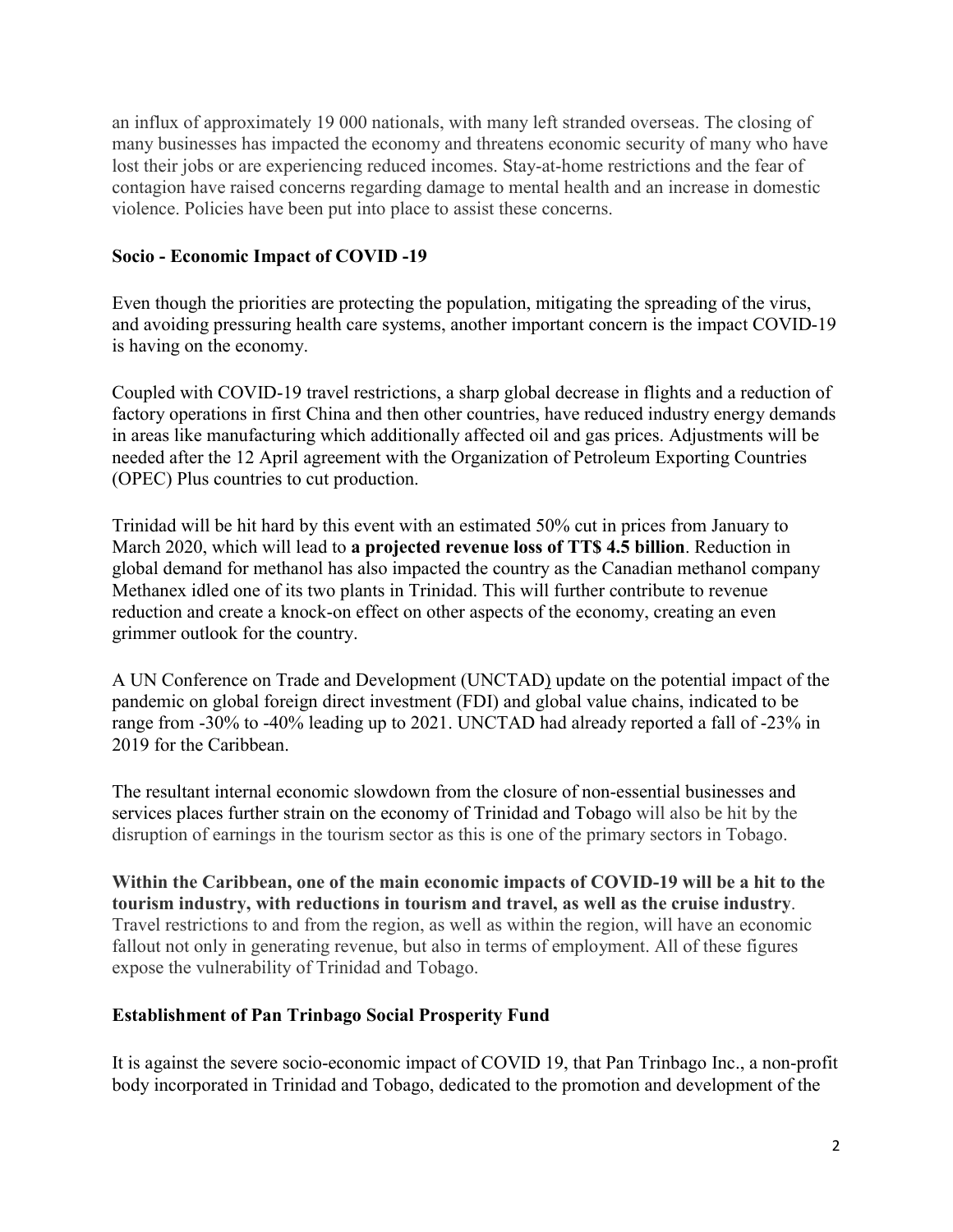steelpan, its members and by extension the steel pan, established the Pan Trinbago Social Prosperity Fund.

This Project illustrates how the Social Prosperity Fund will work to deliver on its key mission to improve the lives of members and stakeholders and advance social mobility through innovation and access to programmes that address basic needs, economic growth and quality of life.

Pan TrinBago Social Prosperity Fund is established to provide tangible support and empowerment programmes to vulnerable families, supporters, players and workers of steel pan community that are experiencing hardship. It is a unique, collaborative concept to improve the lives of the steelband fraternity.

This huge community includes over three hundred bands, four thousand players and their families, tuners, arrangers, manufacturers and administrators. It is no secret that COVID 19 pandemic has dimmed the light on live entertainment, and has halted pan yard activities and performances thus decreasing substantially our revenue streams. Pan Bands depend on public gatherings for their survival and due to the ever changing circumstances of what's going on in the world around us the livelihood of their members are at risk.

## Appointment of Pan Trinbago Social Prosperity Committee

Pan Trinbago Inc., as a non-profit body incorporated in Trinidad and Tobago dedicated to the promotion and development of the steelpan, it's members and by extension the steel pan community has appointed a committee to administer the Pan Trinbago Social Prosperity Fund.

The main purpose of the Committee is to meet the pressing needs of the less fortunate and vulnerable members and stakeholders in the pan community and to network with other institutions to uplift and empower them to live meaningful lives.

These are unprecedented times and we are acutely aware of the significant day to day financial challenges our members will face in the coming weeks as planned events are curtailed.

"It is important we act now and provide tangible, practical support during these unsettling times.

## The Committee

The Pan Trinbago Social Prosperity Fund Committee will be appointed by the Central Executive shall comprise of the following:

- Chairperson
- Secretary
- Finance Coordinator
- Four ordinary members.